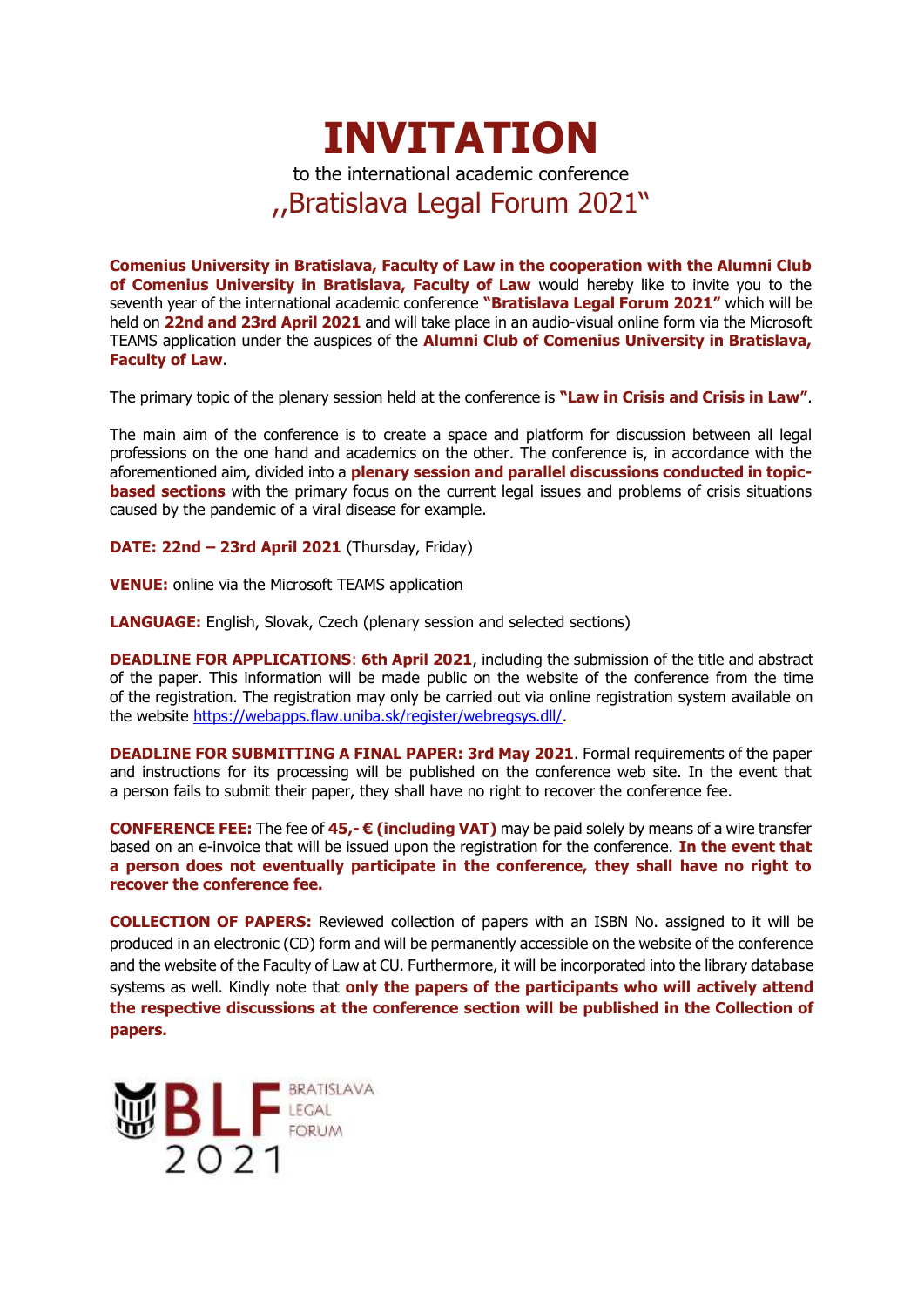# **LIST OF SECTIONS AND THEIR TOPICS**

| No. | <b>Sections &amp; Topics</b>                                                                                                                                        | Language |
|-----|---------------------------------------------------------------------------------------------------------------------------------------------------------------------|----------|
| 1)  | Section of the main theme of the conference<br>* the discussion in other sections will continue after the Plenary Session<br>Law in Crisis and Crisis in Law        | SK/CZ/EN |
| 2)  | Theory of Law and Social Sciences Section<br>The Crisis of Authorities and Values in Current Society                                                                | SK/CZ/EN |
| 3)  | Roman Law, Canon Law and Ecclesiastical Law Section<br>Inspirations of Roman and Canon law in the period of crisis of value principles<br>in law                    | SK/CZ    |
| 4)  | Legal History and Comparative Law Section<br>Legal Terminology in Modern Slovakia                                                                                   | SK/CZ    |
| 5)  | International Law and International Relations Section<br>International Law and Crisis - Impacts and Challenges                                                      | SK/CZ/EN |
| 6)  | <b>Constitutional Law Section</b><br>Constitutional Bodies and Constitutional Protection of Fundamental Rights<br><b>During Special Situations</b>                  | SK/CZ/EN |
| 7)  | <b>Administrative Law Section</b><br>Current Challanges for Administrative Justice                                                                                  | SK/CZ/EN |
| 8)  | <b>Environmental Law Section</b><br>Waste management and climate change during the corona crisis                                                                    | SK/CZ/EN |
| 9)  | <b>Financial Law Section</b><br>Current challenges for Financial Law                                                                                                | SK/CZ/EN |
| 10) | Commercial Law and Economic Law Section<br>Legislative and application inventiveness in commercial law during the COVID-<br>19 pandemic                             | SK/CZ    |
| 11) | Labour Law and Social Security Law Section<br>Realization of social rights during a pandemic                                                                        | SK/CZ/EN |
| 12) | Civil Law Section<br>Determinants of Values of the Civil Law in the crisis                                                                                          | SK/CZ    |
| 13) | Criminal Law, Criminology and Criminalistics Section<br>Cybercrime in a time of crisis                                                                              | SK/CZ    |
| 14) | European Law Section<br>Rule of law in crises and crisis of rule of law. Challenges and Scenarios<br>for European integration                                       | EN       |
| 15) | Information Technology Law and Intellectual Property Law Section<br>Technologies in times of crisis: threat or opportunity to law?                                  | EN       |
| 16) | <b>Clinical Legal Education Section</b><br>In discrimine leges silent? (Are Laws Silent during Crisis?)                                                             | SK/CZ/EN |
| 17) | 1. Interdisciplinary section<br>Reform of the judiciary<br>Impacts of constitutional and legal changes from 2020 on the functioning<br>of the judiciary in Slovakia | SK/CZ    |
| 18) | 2. Interdisciplinary section<br>Relations between legal professions                                                                                                 | SK/CZ/EN |